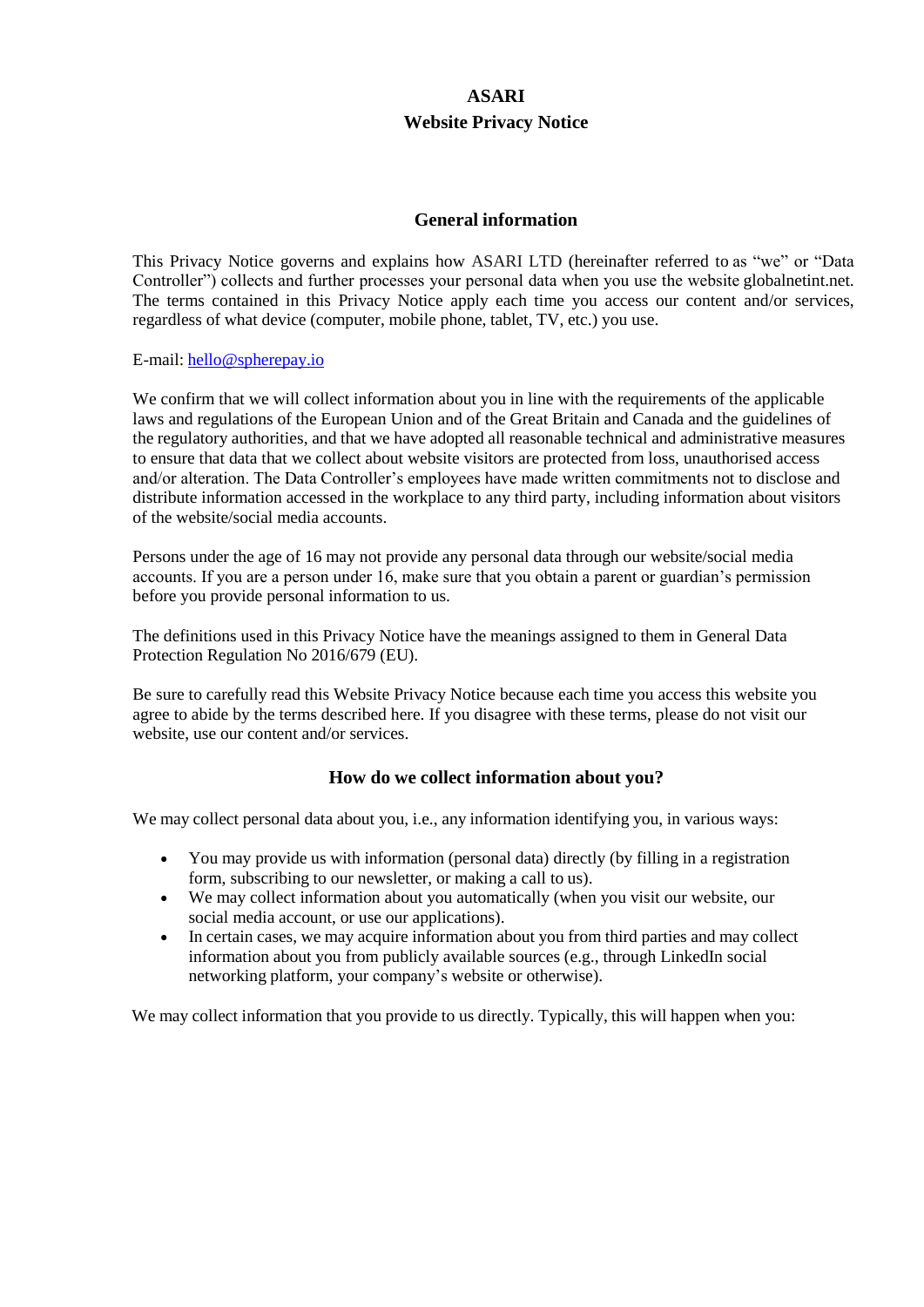- sign up to our website;
- enter into an arrangement with us for provision of services or another agreement;
- install our applications;
- subscribe to our newsletter or register to receive other communications;
- participate in our surveys.

We may collect information about you automatically. Typically, this will happen when you:

- submit inquiries through our registration system or social media accounts;
- use our website (we collect information about you through the use of cookies and similar technologies; to learn more about the cookies we use see the information below);
- make public posts on social media platforms that we follow.

Where permitted by applicable law, we may acquire information about you from third parties. This may include information shared by our partners, marketing agencies, your publicly available profile information (LinkedIn, Facebook, Twitter, Instagram). We may link information provided by yourself, collected from public and commercial sources to other information we obtain from you or about you.

We may also collect information about you in other contexts than discussed in this Privacy Notice. If this is the case, we will give you further notice.

# **What information (personal data) about you do we process?**

Although we seek to collect as limited amount of your information as possible, we collect the following information:

- information necessary to provide our services to you (provided in contracts, registration form); – information you give us in surveys;
- information you give us in calls to us;
- information about your preferences and interests:
- information necessary to verify your age and identity;
- information about the device you use.

Information that we collect from you directly will be apparent from the circumstances and the context in which you provide it. For example:

- when we provide our services to you, we process your information such as your name, surname, payment method, address, passport number and other information we may need in providing services to you, such as your phone number or e-mail address to which we will send your registration confirmation;
- credit card number, credit card expiration date:
- information about your interests and preferences.

Information that we collect automatically will generally concern:

• information about your usage of our websites (device information: IP address, operating system version, and settings of the device you use to access our content/products; log information: time and duration of your login session, search query terms you enter through the website, and any information stored in cookies that we have set on your device (cookies policy is provided below); location information: your device's GPS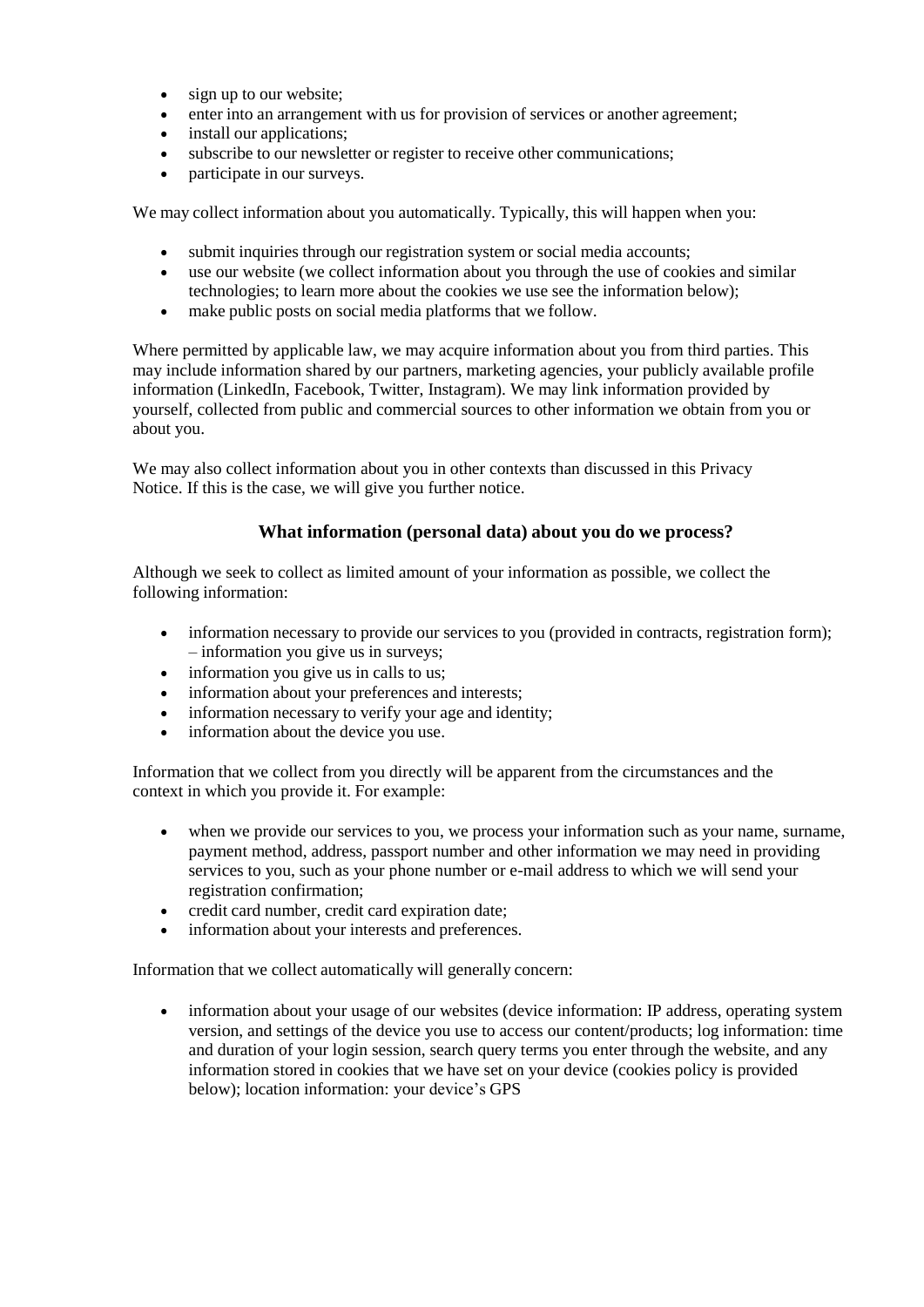signal or information about nearby Wi-Fi access points and cell towers that may be transmitted to us when you use our website content.

Information that we collect from third parties or publicly available sources will generally consist of the following:

- your interests;
- your e-mail address, name, surname, your country, special preferences, and interests.

You may choose not to disclose certain information to us (e.g., information requested in the registration form), but in that case you may not be allowed to register in our website or receive our services.

# **Purposes and legal basis of data processing**

We use the above information we collect for the following purposes:

- to provide payment services:
- to provide service-related information you request;
- for marketing purpose, e.g., providing customised advertisements and as sponsored content and sending promotional communications; assessment and analysis of our market, clients, products and services (including asking for your opinions on our products and services, carrying out client/partner surveys, running competitions or promotions, as permitted by law);
- to understand the way people, use our online services so that we can improve them and develop new content, products and services;
- to protect our interests before any court or any other institution;
- otherwise with your consents.

You may opt out of direct marketing communications from us at any time. If you prefer not to receive our direct marketing communications, please let us know by sending us an e-mail to: [hello@spherepay.io](mailto:%20hello@spherepay.io) or clicking on the opt-out link appearing in the newsletter.

We process personal data about you based on one or several legitimate grounds for the processing:

- compliance with legislative requirements;
- discharge of obligations under a contract between you and us;
- our legitimate interests, unless they are overridden by your private interests;
- in certain cases, your consent.

The purposes of the processing of your personal data, with respective legal bases and personal data collected for such purposes, are set out in the table below:

| <b>Purpose</b>                             | <b>Legal basis/bases</b>                                                                                                                                                                                             | <b>Personal data</b>                                                                                                                                                                                           |
|--------------------------------------------|----------------------------------------------------------------------------------------------------------------------------------------------------------------------------------------------------------------------|----------------------------------------------------------------------------------------------------------------------------------------------------------------------------------------------------------------|
| To provide payment and<br>related services | Discharge of obligations under<br>a contract between you and us.<br>Compliance with legislative<br>requirements. Our legitimate<br>interests unless, these interests<br>are overridden by your private<br>interests. | Name, surname, payment<br>method, credit card number,<br>address, passport number, credit<br>card expiration date, other<br>information we may need in<br>providing our services<br>to you, such as your phone |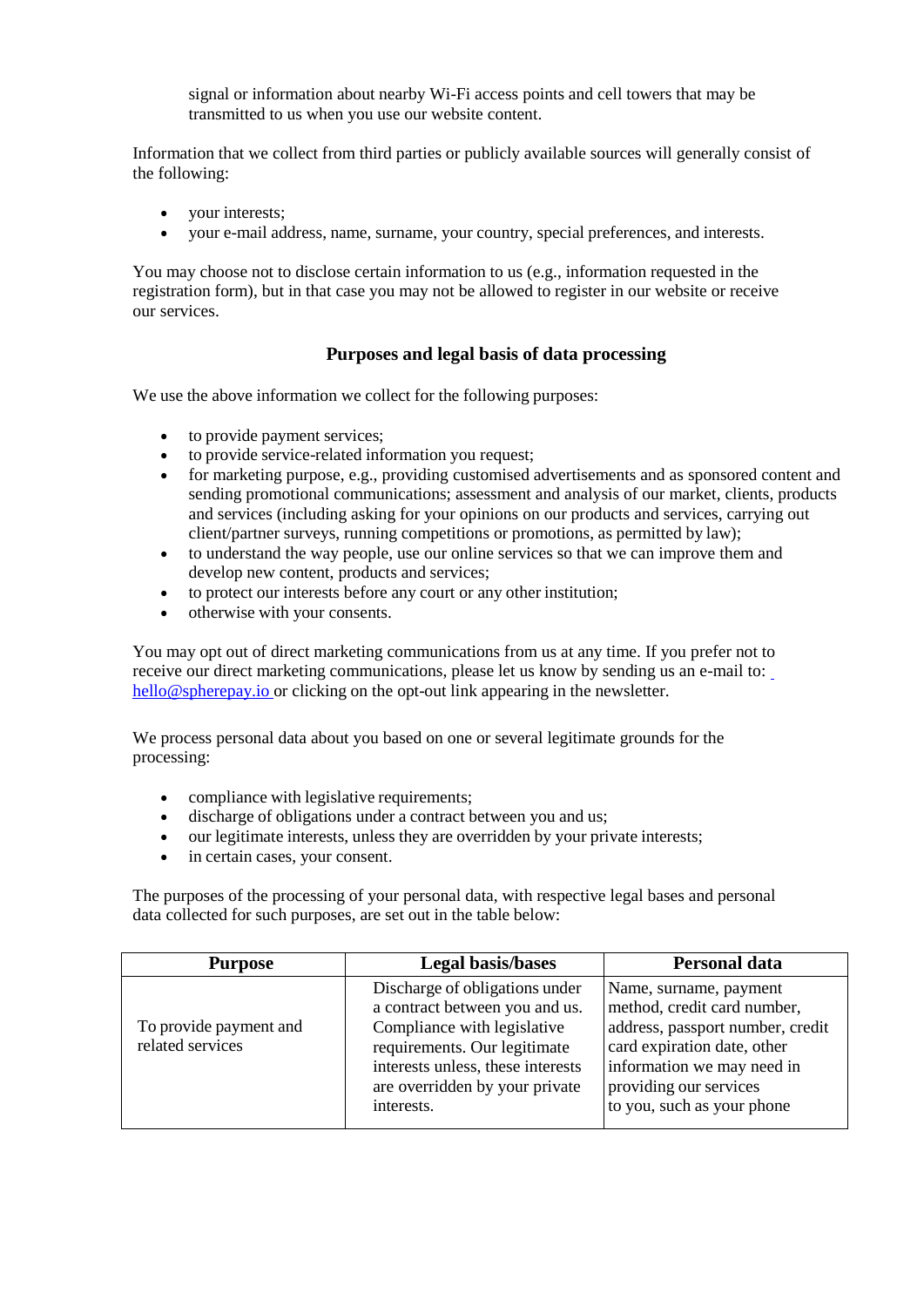|                                                                                                                                                                                                                                                                                                                                                |                                                                                                                                                                                                                             | number or email address to<br>which we will send your<br>registration confirmation,<br>information about your<br>interests and preferences.                                                                                                                                                                                                                                                                                                                                   |
|------------------------------------------------------------------------------------------------------------------------------------------------------------------------------------------------------------------------------------------------------------------------------------------------------------------------------------------------|-----------------------------------------------------------------------------------------------------------------------------------------------------------------------------------------------------------------------------|-------------------------------------------------------------------------------------------------------------------------------------------------------------------------------------------------------------------------------------------------------------------------------------------------------------------------------------------------------------------------------------------------------------------------------------------------------------------------------|
| To provide service-related<br>information you request                                                                                                                                                                                                                                                                                          | This information is provided to<br>you based on our legitimate<br>interest to provide you with<br>accurate information about the<br>services we provide, extra<br>services, etc.                                            | To be able to answer your<br>queries by phone, e-mail,<br>through social media and<br>otherwise, we may ask you to<br>give us your phone number,<br>email address or other contact<br>details convenient to you.                                                                                                                                                                                                                                                              |
| For marketing purposes, e.g.,<br>providing customised<br>advertisements and sponsored<br>content and sending promotional<br>communications; assessment and<br>analysis of our market, clients,<br>products, and services (including<br>asking for your opinions on our<br>products and services and<br>carrying out client/partner<br>surveys) | For this purpose, we process<br>your personal data based on our<br>legitimate interest to inform<br>about our services, events, news,<br>and other relevant information.                                                    | Name, social media account<br>details, telephone, e-mail,<br>address, your interests.                                                                                                                                                                                                                                                                                                                                                                                         |
| To understand the way people,<br>use our online services so that<br>we can improve them and<br>develop new content, products,<br>and services                                                                                                                                                                                                  | For this purpose, we process<br>your personal data based on the<br>legitimate interest to monitor the<br>quality of our services, develop,<br>and improve the content we<br>provide, and ensure security of<br>the website. | IP address, operating system<br>version, and settings of the<br>device you use to access our<br>content/products, time and<br>duration of your login session,<br>search query terms you enter<br>through our website, and any<br>information stored in cookies<br>that we have set on your device,<br>your device's GPS signal or<br>information about nearby Wi-Fi<br>access points and cell towers<br>that may be<br>transmitted to us when you<br>use our website content. |
| To protect our interests before<br>any court or any other institution                                                                                                                                                                                                                                                                          | Compliance with legislative<br>requirements. Legitimate<br>interest to defend against<br>lawsuits and claims.                                                                                                               | Depending on the lawsuit or<br>claim filed, we may collect all<br>personal data mentioned in<br>this Privacy Notice that we<br>have about you.                                                                                                                                                                                                                                                                                                                                |

Where we do not base our use of information about you on one of the above legal bases, we will ask for your consent before we process your information (these cases will be clear from the circumstances andthe context).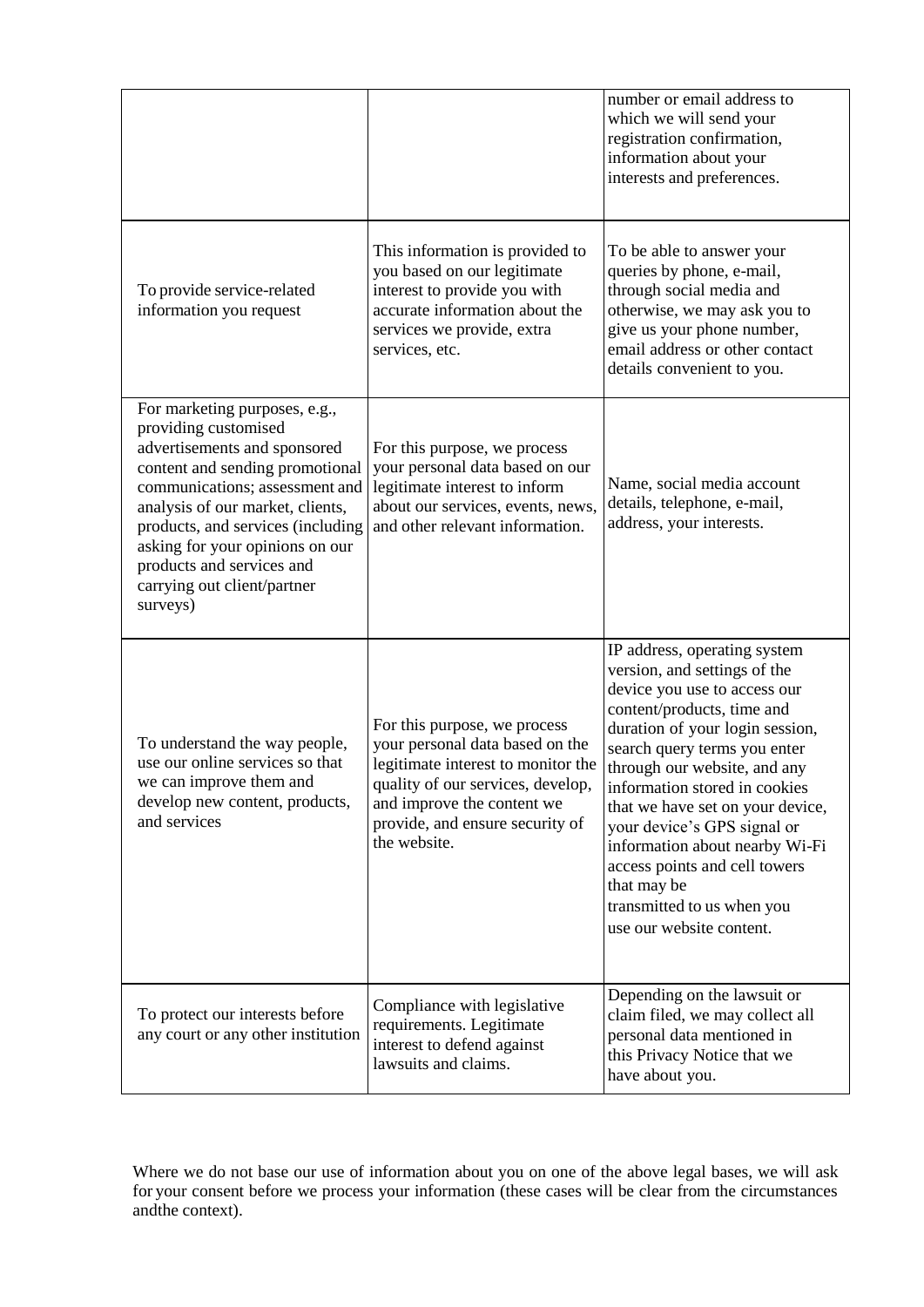In some instances, we may use information about you for purposes other than described above. Where this is the case, we will provide a supplemental notice to you.

# **To whom we disclose your personal data?**

We may disclose your personal data to the following entities:

- companies that provide services for us;
- banks/companies that provide payment services;
- companies assisting with organising competitions/games/promotions;
- other carefully selected business partners;
- $\bullet$  other group companies: N/A
- other parties, when so required under law or necessary to protect our legitimate interests.

The companies that provide our services are currently the following: Crederes Solutions LTD, Reeves LLC, PayToo LLC, Bravo Capital LLC, Sobini OU, Bravo Capital Europe OU, Sreda Money LTD and more. Their list can be changed at any time without notifying the client about it.These organizations are limited in their ability to use your information for purposes other than providing services to us.

We may share information about you with other third parties, such as government agencies, payment sector supervisors, pre-investigation officials, courts, and others, when we believe disclosure is necessary to protect our legitimate interests.

# **To what countries do we transfer your personal data?**

Sometimes we may have to transfer your personal data to other countries that may offer lower levels of data protection. In such cases we do all that is within our control to ensure the security of the data we transfer.

The Data Controller transfers your personal data to the following countries outside the European Economic Area: Israel, India. Where the Data Controller transfers your personal data to countries outside the European Economic Area, we ensure that any of the following safeguards is implemented:

- A contract is signed with the data recipient based on the standard contractual clauses adopted by the European Commission.
- In respect of data transmission by a group of undertakings, binding corporate rules are applied.
- The data recipient is established in a country recognised by the European Commission as applying adequate data protection standards (Israel, for example)
- Authorisation is obtained from the Data Protection Inspectorate.

# **How do we protect information about you?**

We have put in place reasonable and appropriate physical and technical measures to safeguard the information we collect in connection with the provision of our content/services. Please note, however, that although we take reasonable steps to protect your information, no website, Internet transmission, computer system or wireless connection is completely secure.

# **How long will your personal data be kept?**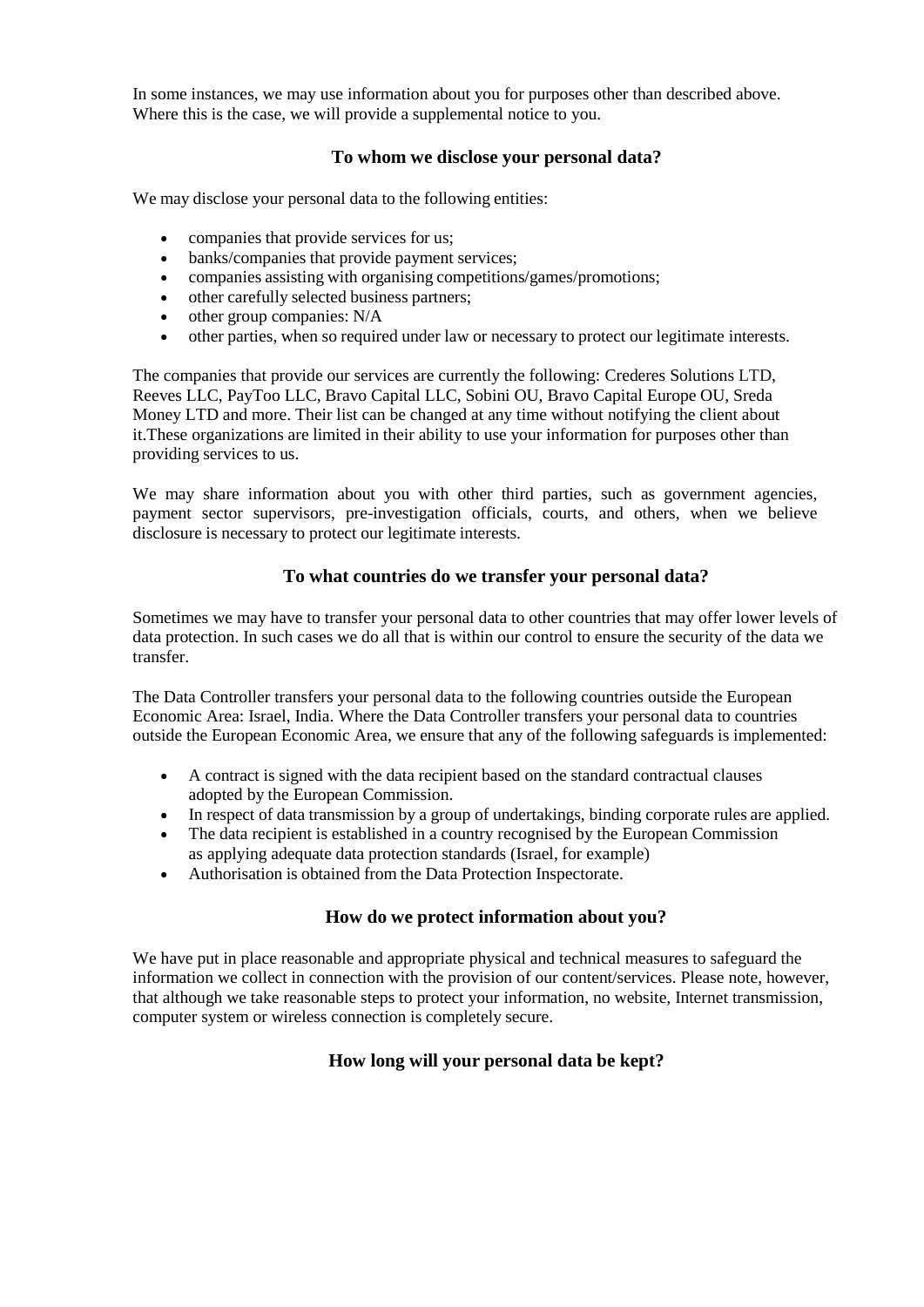We will retain your personal data for the period necessary to fulfil the purpose for which they were collected. After that, we will delete them, except where we are legally obligated to retain the information for tax purposes, or such data may be required in conducting a pre-trial investigation, but in any event the retention period will not extend beyond 10 years. On expiration of this period, the data will be irretrievably deleted.

Normally, personal data storage periods are as follows:

| <b>Personal data</b>                      | <b>Retention period</b>                                                                                                     |
|-------------------------------------------|-----------------------------------------------------------------------------------------------------------------------------|
| Payment data                              | At least 10 years after the payment transaction                                                                             |
| Personal data used for marketing purposes | 3 years from your last visit to our website                                                                                 |
| IT system logs                            | Up to several months                                                                                                        |
| Analytical data                           | Such data are normally collected automatically<br>while you visit the website and immediately<br>depersonalised/aggregated. |

# **Rights that you have**

The data subject whose data are processed in connection with activities carried out by the Data Controller, depending on the situation, has the following rights:

- to know (be informed) about the processing of data concerning him/her (right to know);
- to access his/her data and be informed about the methods of their processing (right of access);
- to obtain rectification of personal data or, taking into account the purposes of the processing of personal data, to have incomplete personal data completed (right to rectification);
- to obtain the erasure of data concerning him/her or the suspension of data processing activities concerning him/her (except storage) (right to erasure and 'right to be forgotten');
- to obtain from the Data Controller restriction of the processing of personal data if there is a legitimate ground (right to restriction of processing);
- to object at any time to processing of personal data concerning him or her which is based for the performance of a task carried out in the public interest or for the purposes of the legitimate interests pursued by the controller or by a third party. The controller has to demonstrate compelling legitimate grounds for the processing which override the interests, rights and freedoms of the data subject (right to object);
- to exercise the right to data portability (right to data portability);
- to lodge a complaint with the State Data Protection Inspectorate.

We offer you easy ways to exercise these rights. You can do so by giving us to: [hello@spherepay.io, o](mailto:hello@spherepay.io,)r using certain links provided at the end of our promotional communications.

You may not be able to exercise these rights when in the cases provided by law it is necessary to ensure prevention, investigation and detection of crimes, violations of official or professional ethical standards, as well as the protection of the rights and freedoms of the data subject or other persons.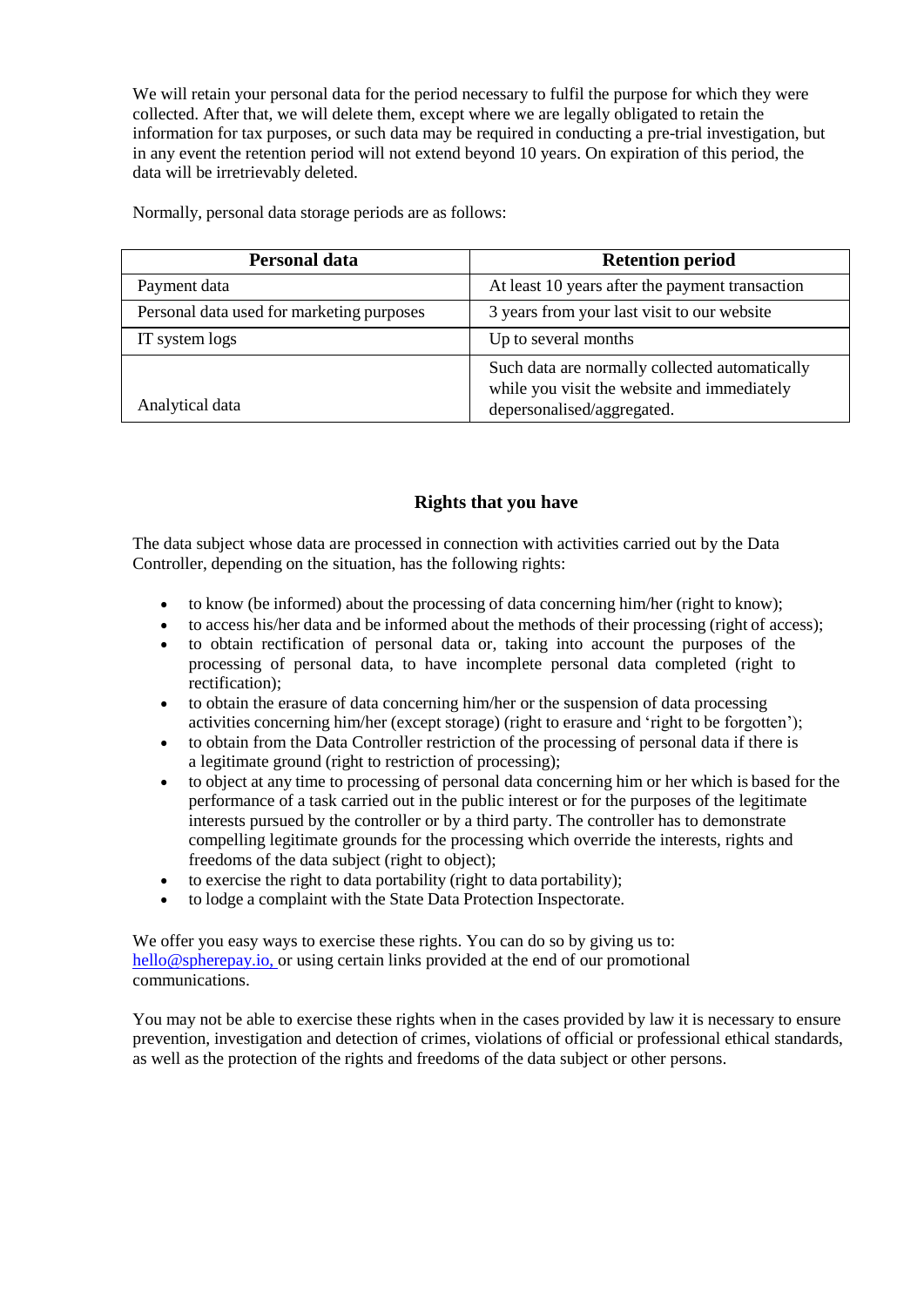We will ask you to prove your identity face-to-face, through electronic signature or, where the two options are not available, remotely via Skype before we enable you to exercise your rights.

| <b>Rights that you have</b>                                                                                                                                                               | <b>Certain restrictions</b>                                                                                                                                                                                                                                                                                                                                                                                                                                                                                                                                                                                                                                                                                                                       |
|-------------------------------------------------------------------------------------------------------------------------------------------------------------------------------------------|---------------------------------------------------------------------------------------------------------------------------------------------------------------------------------------------------------------------------------------------------------------------------------------------------------------------------------------------------------------------------------------------------------------------------------------------------------------------------------------------------------------------------------------------------------------------------------------------------------------------------------------------------------------------------------------------------------------------------------------------------|
| To know (be informed) about the processing<br>of your data (right to know)                                                                                                                | You have the right be informed in a concise<br>form and using simple and plain language<br>before the processing of your personal data.                                                                                                                                                                                                                                                                                                                                                                                                                                                                                                                                                                                                           |
| To access your data and be informed about the<br>methods of their processing<br>(Right of access)                                                                                         | This right means:<br>- confirmation whether or not we<br>process personal data concerning you;<br>- providing you with the list of your data<br>that we process;<br>- informing you about the purposes and legal<br>bases for the processing of your personal data;<br>- confirmation as to whether or not we<br>transfer data to third parties and, if so, the<br>safeguards we have implemented;<br>- informing you from which source your<br>personal data originate;<br>$-$ information as to the existence of<br>profiling;<br>- information about the storage period.<br>After we have established your identity, we will<br>provide you with the above information,<br>provided this does not affect the rights and<br>freedoms of others. |
| To obtain rectification of personal data or,<br>considering the purposes of the processing of<br>personal data, to have incomplete personal<br>data completed<br>(Right to rectification) | This applies if the information we hold is<br>incomplete or inaccurate.                                                                                                                                                                                                                                                                                                                                                                                                                                                                                                                                                                                                                                                                           |
| To obtain the erasure of your data<br>(right 'to be forgotten')                                                                                                                           | This applies if:<br>- the information we hold is no longer<br>necessary in relation to the purposes for which<br>we use it;<br>- we process your data based on your consent,<br>and you withdraw<br>your consent;                                                                                                                                                                                                                                                                                                                                                                                                                                                                                                                                 |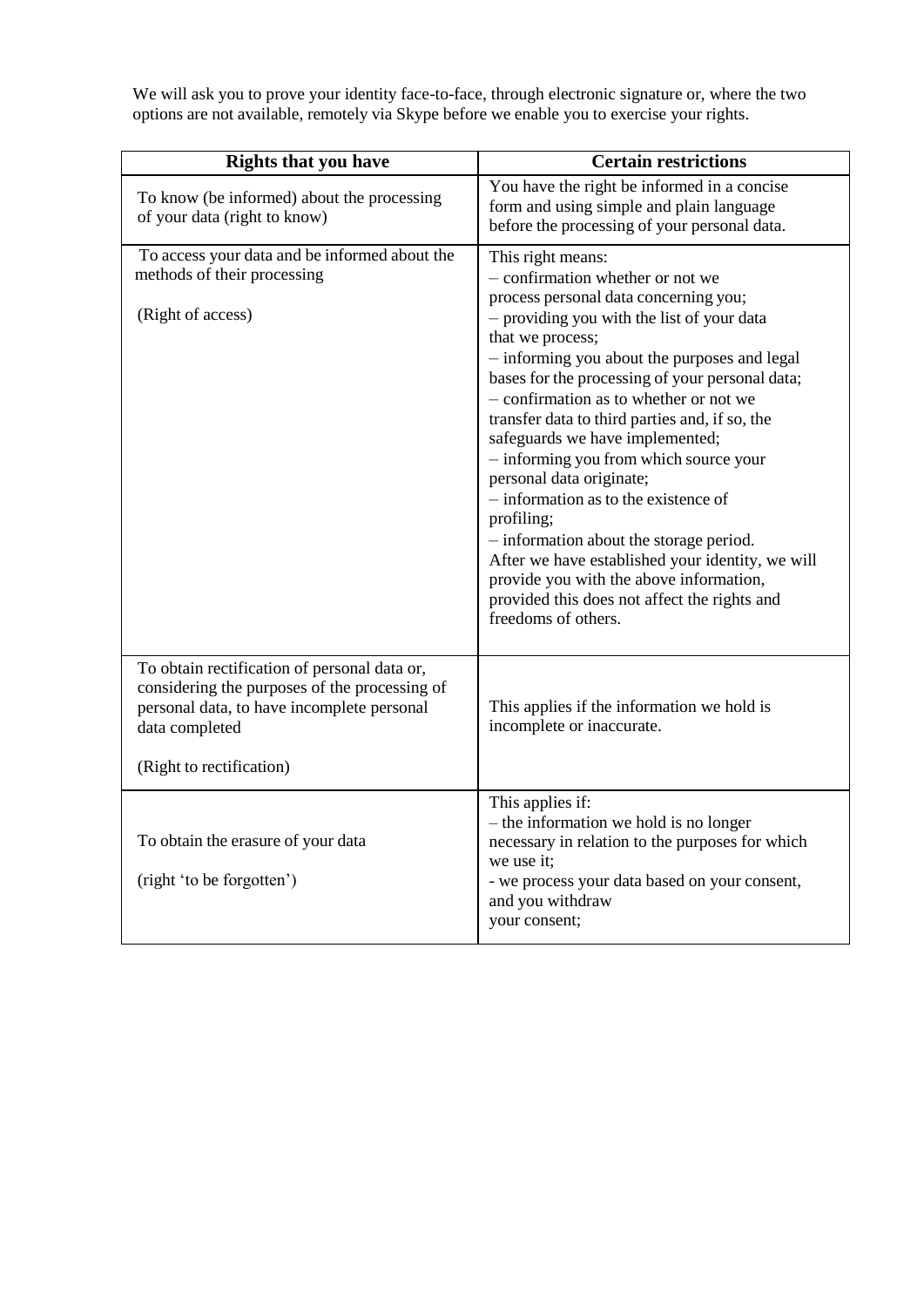|                                                                                                                         | - we process your data based on<br>legitimate interests, and we find that,<br>following your objection, they are overridden by<br>your private interests;<br>- the information was<br>unlawfully used.                                                                                                                                                                                                                                                                              |
|-------------------------------------------------------------------------------------------------------------------------|-------------------------------------------------------------------------------------------------------------------------------------------------------------------------------------------------------------------------------------------------------------------------------------------------------------------------------------------------------------------------------------------------------------------------------------------------------------------------------------|
| To stop all data processing activities in<br>respect of your data (except storage)                                      | This right applies, temporarily while we<br>investigate your case, if you:<br>- contest the accuracy of the<br>information;<br>- have objected to our processing of your<br>personal data on the basis of legitimate<br>interests;<br>- our processing of your information is<br>unlawful, and you oppose the erasure of the<br>information;<br>- we no longer need the information, but<br>you require it to establish a legal case.                                               |
| To obtain from the Data Controller restriction of<br>the processing of personal data if there is a<br>legitimate ground | You may opt out of our use of your personal data<br>for direct marketing purposes.                                                                                                                                                                                                                                                                                                                                                                                                  |
| (Right to restriction of processing)                                                                                    |                                                                                                                                                                                                                                                                                                                                                                                                                                                                                     |
| To object to processing of personal data                                                                                | This right means that data subject can object<br>at any time to processing of personal data<br>concerning him or her which is based for the<br>performance of a task carried out in the public<br>interest or for the purposes of the legitimate<br>interests pursued by the controller or by a<br>third party. The controller must demonstrate<br>compelling legitimate grounds for the<br>processing which override the interests, rights,<br>and freedoms of the data<br>subject |
| To exercise the right to data portability                                                                               | This right may be exercised if you have provided<br>your data to us and the processing is carried out by<br>us by automated means and on the basis either of<br>your consent, or on the<br>basis of discharging our contractual<br>obligations to you.                                                                                                                                                                                                                              |